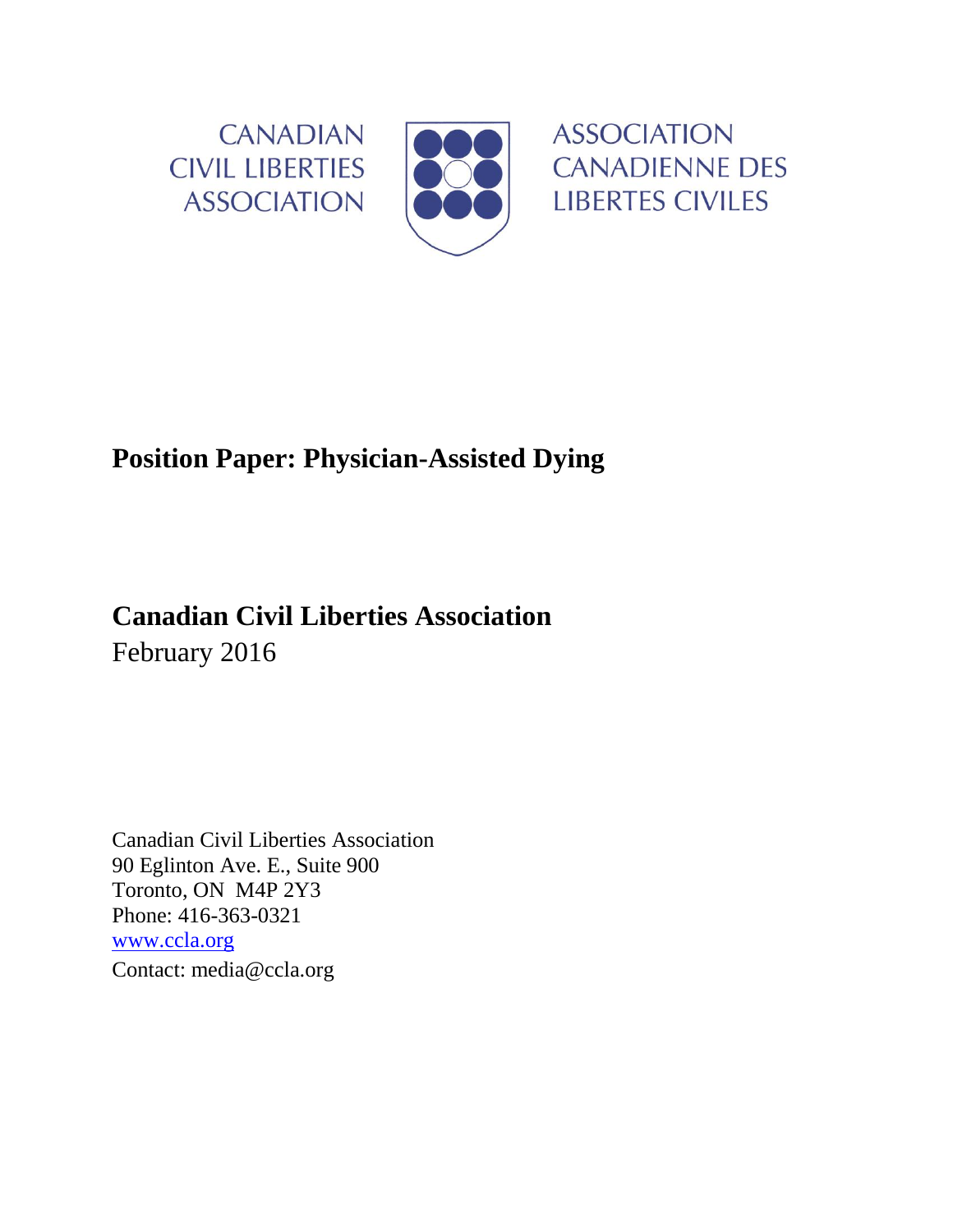#### **Canadian Civil Liberties Association (CCLA)**

The Canadian Civil Liberties Association (CCLA) is a national, non-profit, non-partisan and non-governmental organization supported by thousands of individuals and organizations from all walks of life. CCLA was constituted to promote respect for and observance of fundamental human rights and civil liberties and to defend and foster the recognition of those rights and liberties.

CCLA's major objectives include the promotion and legal protection of individual freedom and dignity. For the past 51 years, CCLA has worked to advance these goals, regularly appearing before legislative bodies and all levels of court. CCLA intervened in the case of *Carter v. Canada (Attorney General)<sup>1</sup>* and argued that the absolute prohibition on assisted suicide was a violation of section 7 of the *Canadian Charter of Rights and Freedoms* that could not be upheld. The Supreme Court's decision now requires both federal and provincial legislatures to address the issue of physician-assisted death, and CCLA is grateful to have the opportunity to share its position and perspectives, at this time, regarding the development of new legislative regimes on this issue, through this paper.

## **Overview**

The legalization and regulation of assisted dying is new to Canada, and presents several complex challenges. There are many issues to be addressed, some of which require medical or clinical knowledge that is outside the scope of CCLA's expertise. CCLA will however, seek in this position paper to (i) identify some general guiding principles that should inform both the federal and provincial/territorial approaches to assisted dying, (ii) discuss the respective roles of the provincial/territorial and federal governments, and (iii) outline safeguards and criteria that will assist in striking an appropriate balance between personal autonomy and the protection of particularly vulnerable individuals.

## **Core Principles**

CCLA's submissions on the question of the appropriate legislative scheme to respond to the Supreme Court decision in *Carter v. Canada* are informed by a number of core principles, articulated below. These principles are foundational prerequisites for any scheme that regulates assisted dying.

## 1. *Charter Protected Right*

The Supreme Court in the *Carter* case held that the prohibition on physician-assisted dying violates the section 7 *Charter* rights of competent adults who are suffering intolerably as a result of a grievous and irremediable medical condition. The Court concluded that the violation of the right to life, liberty and security of the person was severe and could not be justified. In

<sup>1</sup> 2015 SCC 5 ["*Carter"*].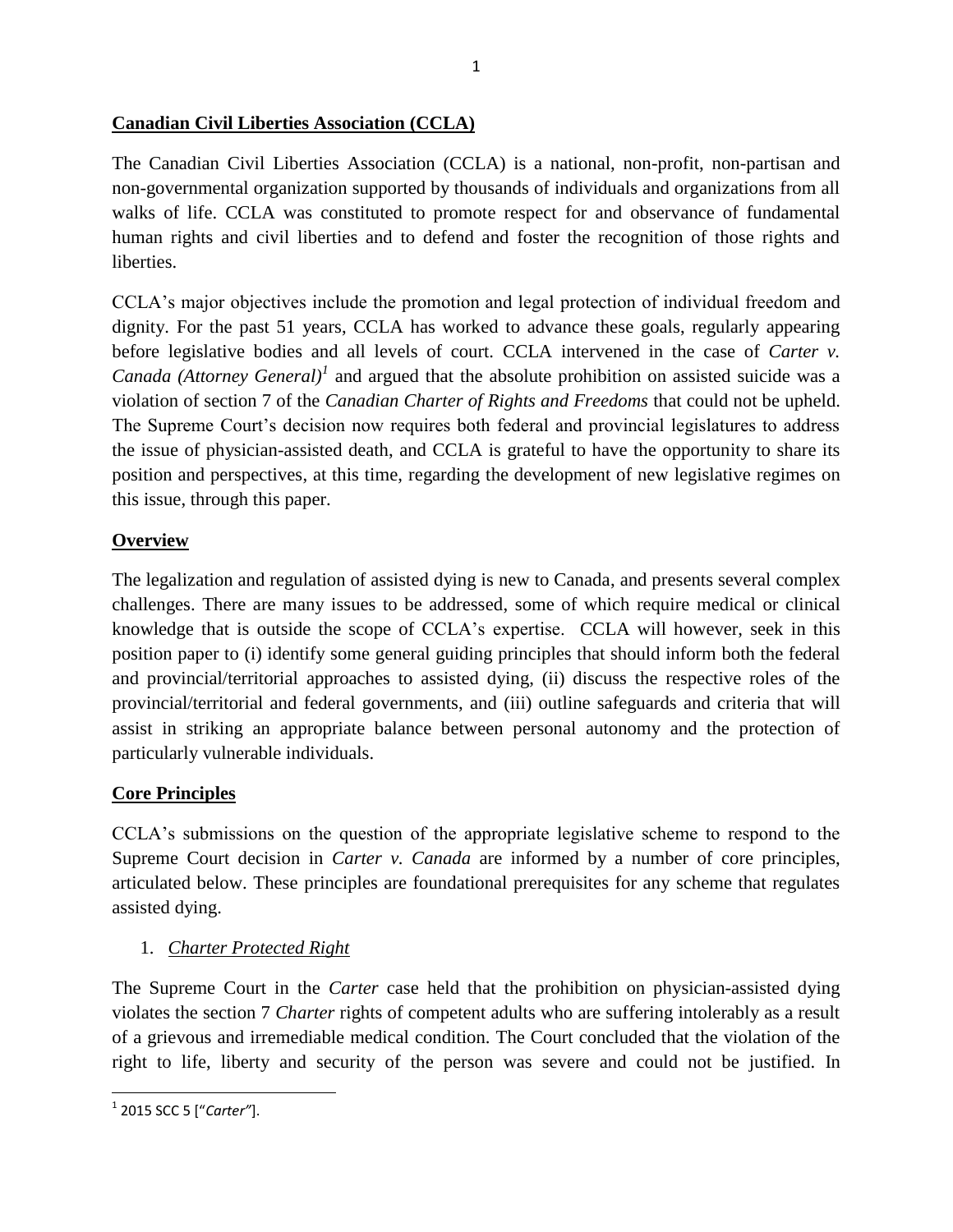recognizing that the prohibition was, in some cases, forcing individuals to end their lives earlier than they would have liked, the Court found a violation of the right to life. The decision also notes that a concern for individual autonomy and dignity underlie the protection of the right to liberty and security of the person. The Court states:

An individual's response to a grievous and irremediable medical condition is a matter critical to their dignity and autonomy. The law allows people in this situation to request palliative sedation, refuse artificial nutrition and hydration, or request the removal of lifesustaining medical equipment, but denies them the right to request a physician's assistance in dying. This interferes with their ability to make decisions concerning their bodily integrity and medical care and thus trenches on liberty. And, by leaving people like Ms. Taylor to endure intolerable suffering, it impinges on their security of the person. 2

Significantly, the Court's decision was not a question of allowing individuals to choose death over life. Instead, it allows suffering individuals some measure of control over how and when their lives will end. In crafting a legislative and regulatory framework for assistance in dying, it is important to recall that Canadians have had a limited right to choose how and when to end their lives for some time. Attempted suicide has not been a criminal offence since 1972, and refusal and withdrawal of life-saving treatment are long-standing options for those faced with the circumstances that require them to make these choices. However, the criminal law has been an obstacle for some individuals who are suffering immensely and feel ready to end their lives, but cannot do so safely and effectively without assistance.

Accordingly, as a matter of the constitutionally protected right to life, liberty and security of the person, and on the basis of the vital importance of personal autonomy and the dignity of all human beings, CCLA welcomes a change that will allow suffering individuals to make a decision about the end of their lives, and provide them with lawful means to obtain assistance in ending their lives with dignity, if that is their choice.

CCLA also takes the position that death in these circumstances should be treated, for all intents and purposes, as death from the individual's underlying medical condition.<sup>3</sup>

## 2. *Grievous and Irremediable Condition*

The Supreme Court's decision dealt with the rights of individuals who are suffering intolerably from a grievous and irremediable condition. The Court noted that such a condition may be the

 $\overline{a}$ 

<sup>2</sup> *Ibid.,* para. 66.

 $3$  For greater clarity, the role of physician assistance would be acknowledged in terms of reporting and monitoring the practice of physician-assisted death and on a death certificate. However, to the extent any insurance consequences might flow from characterizing a death as a "suicide", the CCLA's position is that these consequences should not result where the individual has obtained physician-assistance in compliance with the existing legislative and/or regulatory regimes.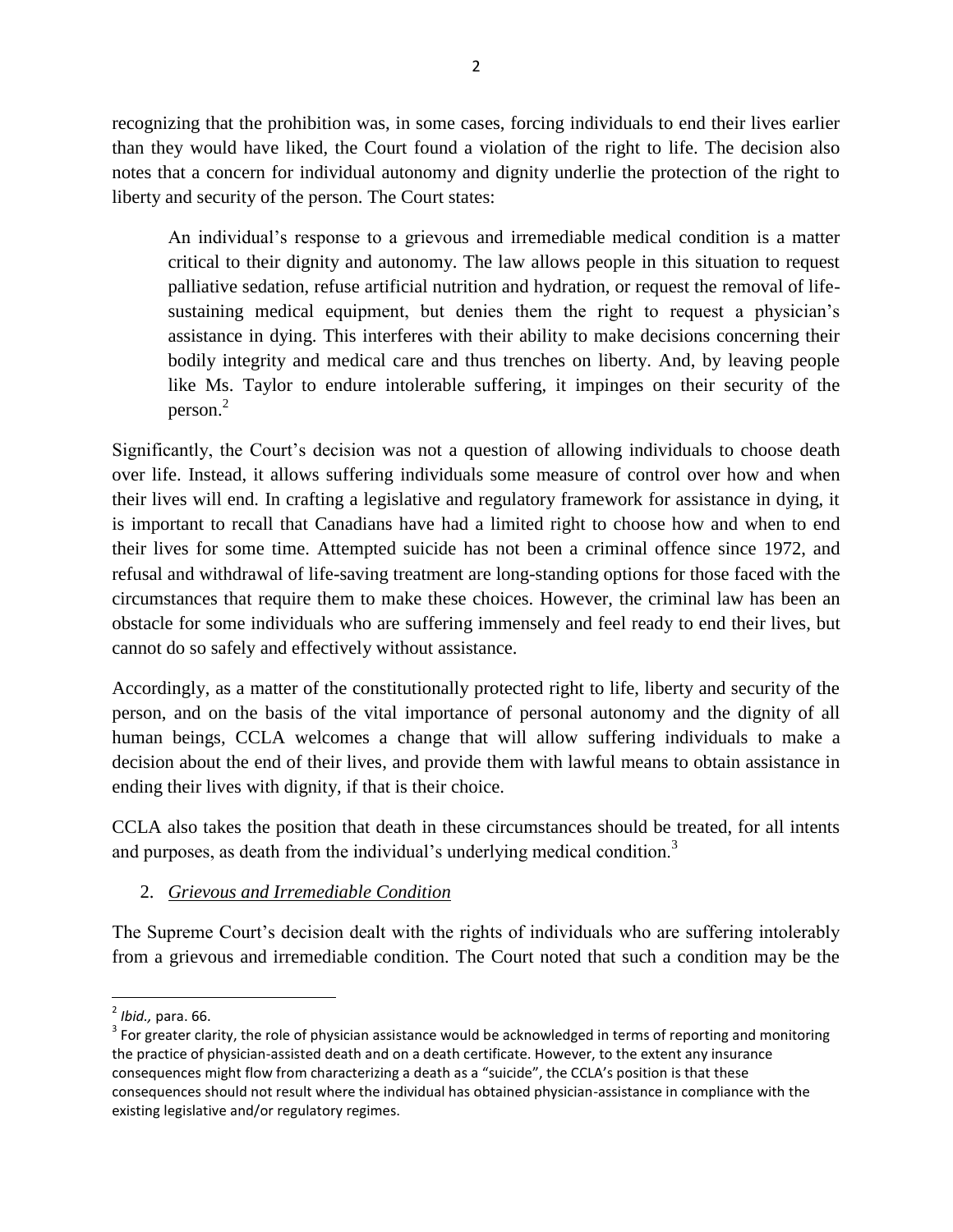result of an illness, disease or disability and that the relevant perspective is whether the suffering is intolerable to the individual in the circumstances of his or her condition. In addition, the Court held that "irremediable" does not require a person to undertake treatments that are unacceptable to them. $4$ 

There have been some suggestions that an individual must be suffering from a condition that is "terminal" in order to take advantage of assisted-dying. Indeed, the recently-passed Québec legislation requires that individuals be at the "end of life" in order to access the physicianassisted dying option. CCLA does not agree that a "terminal illness" is a prerequisite to accessing physician-assisted death, particularly because that term may be considered unduly vague. Further, pursuant to the Court's decision in *Carter,* this requirement would violate the section 7 rights of individuals who are suffering greatly but whose death is not imminent.<sup>5</sup>

The components laid out by the Supreme Court in *Carter* establish the minimum requirements for a new legal regime. Indeed, the Court specified that the scope of its declaration was "intended to respond to the factual circumstances in this case<sup>"6</sup> and that the court was not pronouncing on other situations where physician-assisted dying may be sought. As such, provincial governments may choose to go beyond these minimum requirements and make assistance in dying available to a larger demographic. While CCLA is not opposed to this possibility, we also note concerns about equal access across the country, and the benefits that would accrue from avoiding a patchwork of federal and provincial schemes and requirements nation-wide, as described further below.

## 3. *Equality of Access*

The Supreme Court's decision in *Carter,* as described above, recognized that denying the option of a physician-assisted death to competent adults who are suffering as a result of a grievous and irremediable condition violates section 7 of the *Charter.* The Court in *Carter* did not have to consider whether the prohibition on assisted dying violated s. 15 of the *Charter,* the equality guarantee. A scheme that functions inequitably, and denies access to physician-assisted death to

<sup>4</sup> *Carter, supra* note 1, para 127.

<sup>5</sup> See Jocelyn Downie and Simone Bern, "*Rodriguez Redux"* (2008) 16 Health L.J. 27 at 49. Downie and Bern provide a draft federal statute to amend the *Criminal Code* and create an exception for physician-assisted dying. They include the following note: "There is no reference in the statute to "terminal illness" as a prerequisite for requesting assistance. The term is too vague and would leave the statute open to a *Charter* challenge. There is no precise science to providing a prognosis of a terminal illness in terms of a specific length of time. Health care providers cannot be accurate enough, and if the statute does not include a time restriction then the condition "terminal illness" becomes too broad….the term is potentially overinclusive if used as a sufficient (but not necessary) condition to request assistance in death…Alternatively, if the term "terminal illness" is made a necessary condition in the statute, then it would be underinclusive: there are many individuals whose lives are no longer worth living to them who have not been diagnosed with a terminal illness. They may be suffering greatly and permanently, but are not imminently dying. There is no principled basis for excluding them from assisted suicide."

<sup>6</sup> *Carter, supra* note 1, para. 127.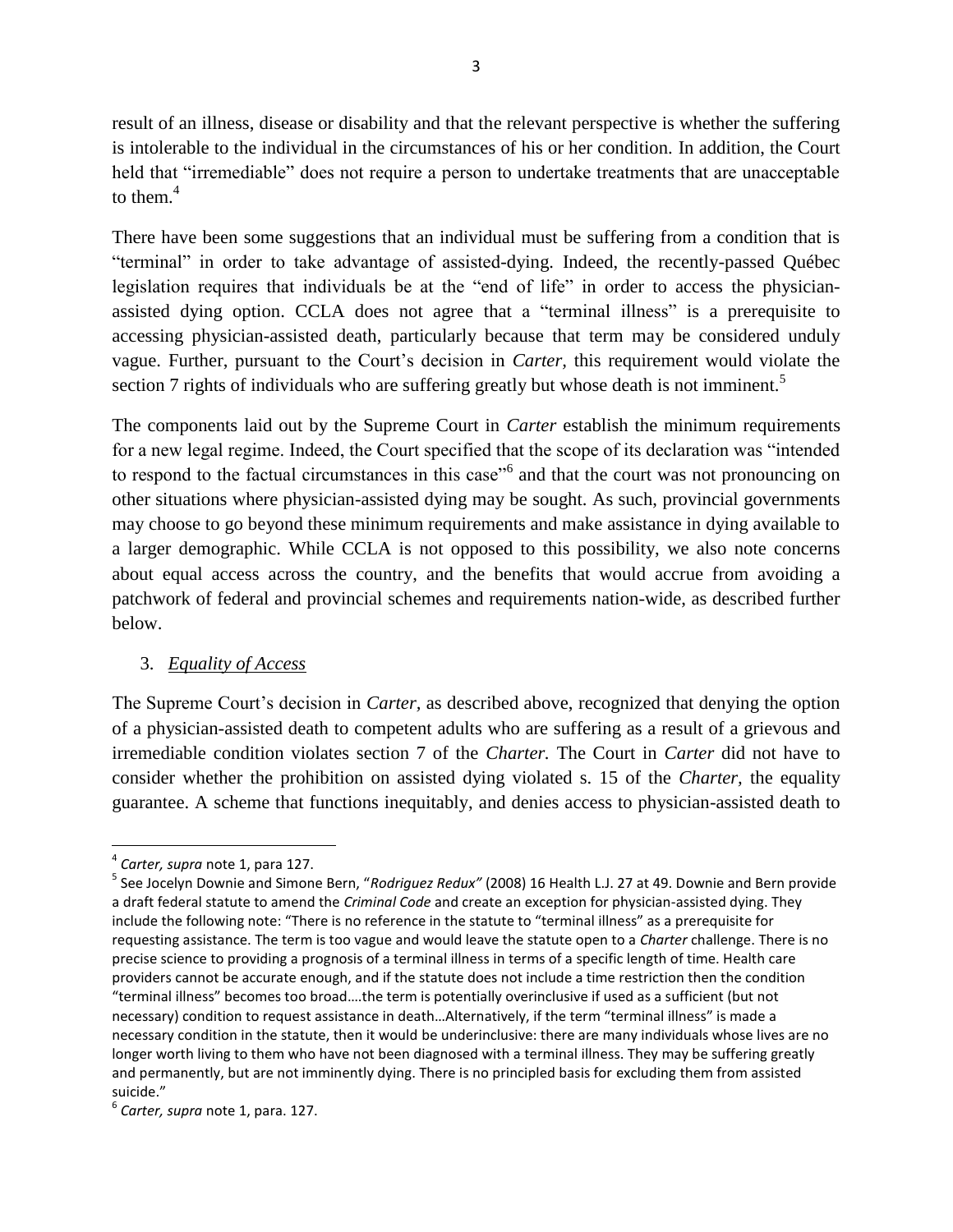such individuals in the circumstances described by the Court, will remain unconstitutional on the basis of section  $7<sup>7</sup>$  and could also be found to violate section 15. The equality concern could be raised again if a scheme is developed that restricts the options of some individuals based on irrelevant personal characteristics. Thus, one of the foundational prerequisites to an assisted dying scheme is accessibility or equality of access. Concerns about inequitable access stem from a number of sources.

First, geographic differences and the unequal distribution of healthcare resources could place some Canadians in a situation where their options for healthcare providers and healthcare institutions are quite limited. This also limits their treatment choices and may adversely impact their opportunity to obtain assistance in dying. This is a concern to which provincial and territorial governments must be particularly sensitive, and may also have funding implications for the federal government. It is also a matter to be addressed by the national and provincial medical associations and licensing authorities.

Second, the legislative and regulatory scheme that is established (both at the federal and provincial levels) should not be so onerous that only those with high levels of education, significant family supports, and strong self-advocacy skills can benefit. In Oregon where assisted suicide has been legal for over 15 years, one study suggests that the beneficiaries of the law are overwhelmingly white, financially secure men, with a higher than average level of education.<sup>8</sup> It is difficult to know why this is the case, but if those with less education and less confidence in asserting their rights are not able to obtain assistance in dying, our scheme will not be working as it should, and could be subject to further successful litigation.

Finally, in order to ensure that physician assisted dying is accessible, the medical services that make up this assistance must be covered under all provincial health insurance schemes. Ability to pay should not be a barrier to obtaining this service. Those who are suffering should not be made to suffer further because they cannot afford a service they deem vital and necessary.

## 4. *Reconciliation of Rights*

CCLA recognizes that while assistance in dying is intended to benefit the individual who wishes to end his or her life, those asked to provide assistance are also entitled to constitutional protection. Freedom of religion and conscience are protected by the *Canadian Charter of Rights and Freedoms* and the Court's decision in *Carter* explicitly recognizes that the *Charter* rights of patients and physicians will have to be reconciled.

Health care providers should not be required to assist individuals in dying if doing so would be contrary to their religious or conscientiously-held beliefs. At the same time, as noted above,

<sup>7</sup> See e.g. *R. v. Morgentaler,* [1988] 1 S.C.R. 30.

<sup>8</sup> Ronald A. Lindsay, "*Oregon's Experience: Evaluating the Record*" (2009) 9:3 The American Journal of Bioethics 19 at 22.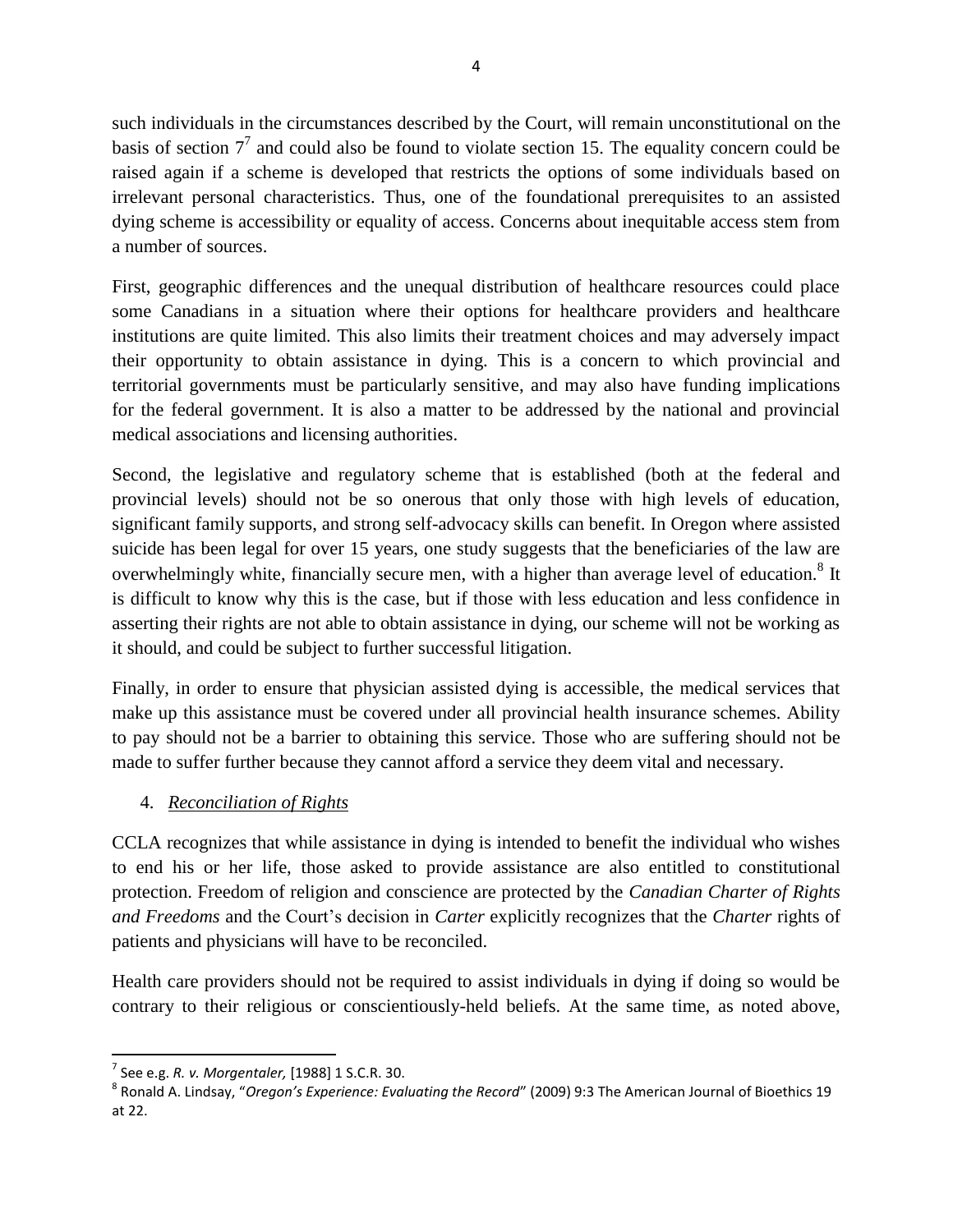inequality of access to assisted dying is a genuine and significant concern. The conscientiously held objections of providers cannot bar their patients' access to medical assistance.

CCLA's position is that providers who object to assisting a patient end their life must provide referral information that is accessible to the patient and must facilitate any transfer of the patient's care. The Canadian Medical Association (CMA) has suggested that "a system should be developed whereby referral occurs by the physician to a third party that will provide assistance and information to the patient". $^9$  CCLA takes the position that this is an acceptable compromise provided the third party can also provide an effective referral to another physician. However, if such a scheme is not established, CCLA believes that physicians should be required to provide an effective referral to patients.

In addition, health care providers or institutions that engage in tasks that are only remotely connected to the provision of assistance in dying (e.g. completion of basic paperwork, preliminary testing, etc.) should not, as of right, simply be able to opt out of providing these services for patients seeking assistance in dying. Where others can perform the task or an accommodation can be made without impacting on patient care, this should certainly be done. If this cannot be achieved, however, the patient's access to a service should, in CCLA's view, take precedence.

The reconciliation of patient and provider rights will be a matter for provincial licensing authorities (for physicians and other regulated health professions) to address clearly and decisively. Healthcare institutions must also consider the question of refusals and ensure that patient access is prioritized and transfer of care achieved as smoothly as possible. As previously stated, the provision of assistance in dying allows individuals some measure of control over when and how they die, and is not a stark choice between life and death. In order to ensure equality of access, publicly funded hospitals that provide palliative care or other end of life treatments should similarly provide assistance in dying, regardless of any institutional religious affiliation. If there are no physicians at such institutions who are willing to provide the service, the requirement for an effective referral would be engaged.

## 5. *Accountability and Evidence-Based Assessments*

 $\overline{\phantom{a}}$ 

The question of legalizing physician-assisted dying has been a controversial one for decades, and while the Supreme Court's decision clarified the law, it will nevertheless be important to maintain vigilance in monitoring how the new regime works. Tools must be put in place in order to monitor how the practice of physician-assisted dying is being carried out, who is using it, and any concerns of abuse or contravention of the law. The evidence gathered through this process

<sup>&</sup>lt;sup>9</sup> Canadian Medical Association, [Draft] *Principles-Based Approach to Assisted Dying in Canada,* p. A2-9, online: <[<https://www.cma.ca/Assets/assets-library/document/en/advocacy/EOL/care-at-the-end-of-life-cma-framework](https://www.cma.ca/Assets/assets-library/document/en/advocacy/EOL/care-at-the-end-of-life-cma-framework-june2015-e.pdf)[june2015-e.pdf>](https://www.cma.ca/Assets/assets-library/document/en/advocacy/EOL/care-at-the-end-of-life-cma-framework-june2015-e.pdf)> (accessed 3 November 2015).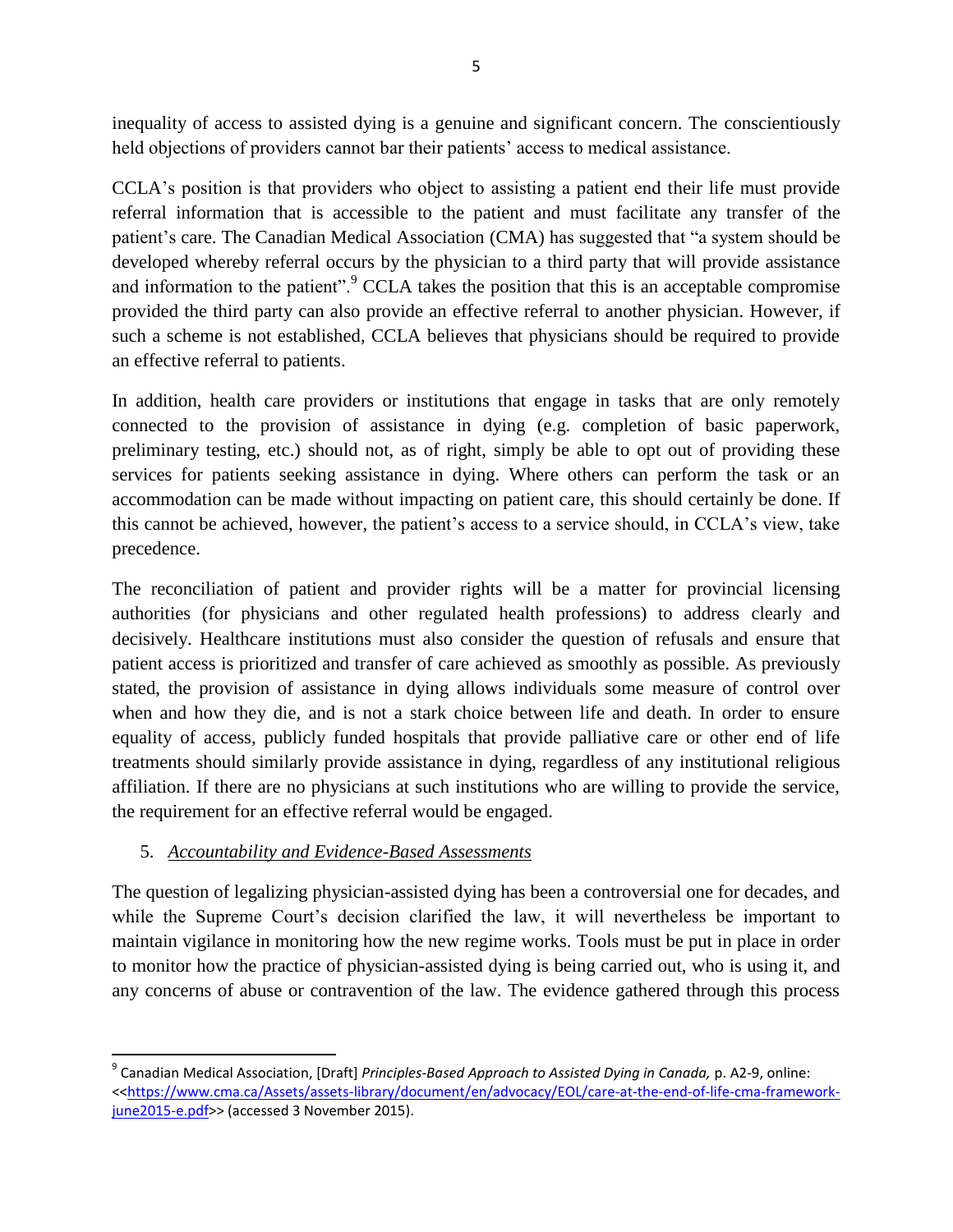should be easily accessible to the public, in order to build and maintain confidence in the new system and assess opportunities for improvement or fine-tuning.

#### **Federal and Provincial Responsibilities**

There are roles for federal and provincial and territorial governments in regulating physicianassisted dying. CCLA believes that the federal government should act quickly to enact an exception to s. 241 of the *Criminal Code* and amend s. 14 of the *Criminal Code* in order to permit physician-assisted dying in certain circumstances. The exception must be crafted in a way that leaves the provincial and territorial governments with some leeway in determining the prerequisites to obtaining assistance and the safeguards to prevent abuse.<sup>10</sup>

The formation of an interprovincial advisory panel on physician-assisted dying is an important development that CCLA supports. While each province and territory must legislate and regulate in line with its own objectives and policy environments, it is crucial that Canadians have equal access to this service across the country. Interprovincial cooperation is thus not only welcome, but necessary. CCLA acknowledges that the province of Québec has already legislated in this area and that *Bill 52: An Act respecting end-of-life care,*<sup>11</sup> is already in force. Bill 52 provides a useful model for other provinces and was drafted following extensive consultations. At the same time, CCLA is concerned about certain aspects of the Bill, in particular the requirement that a patient may only receive medical aid in dying if he or she is "at the end of life"<sup>12</sup>. As described further above, this term may be unduly vague, there is no principled reason for the requirement, and it was not an explicit requirement established by the Supreme Court in *Carter.* 

Provincial and territorial governments will also have to work with stakeholders within their provinces/territories including licensing bodies and medical associations to create clear and comprehensive regulation of physician-assisted dying.

## *Looking to a New Regime: Key Safeguards & Components*

The Supreme Court of Canada's decision provided important clarifications about the requirements for a constitutionally compliant assisted dying regime. Assistance must be available to competent adults who are suffering intolerably due to a grievous and irremediable medical condition. These elements, laid out in the Supreme Court's decision, establish the minimum requirements for a new legal regime. The Court affirmed the lower court's determination that "the risks associated with physician-assisted death can be limited through a carefully designed

 $\overline{a}$ 

<sup>10</sup> CCLA acknowledges that crafting an exemption under the *Criminal Code* that provides clear guidance but does not unduly restrict the provincial and territorial governments is a challenge. While CCLA does not endorse every aspect of the draft statute provided in Downie and Bern, *supra* note 5, it does provide a useful starting point to consider how this balance between the federal and provincial/territorial roles could be achieved.

 $^{11}$  RSO c S-32.0001.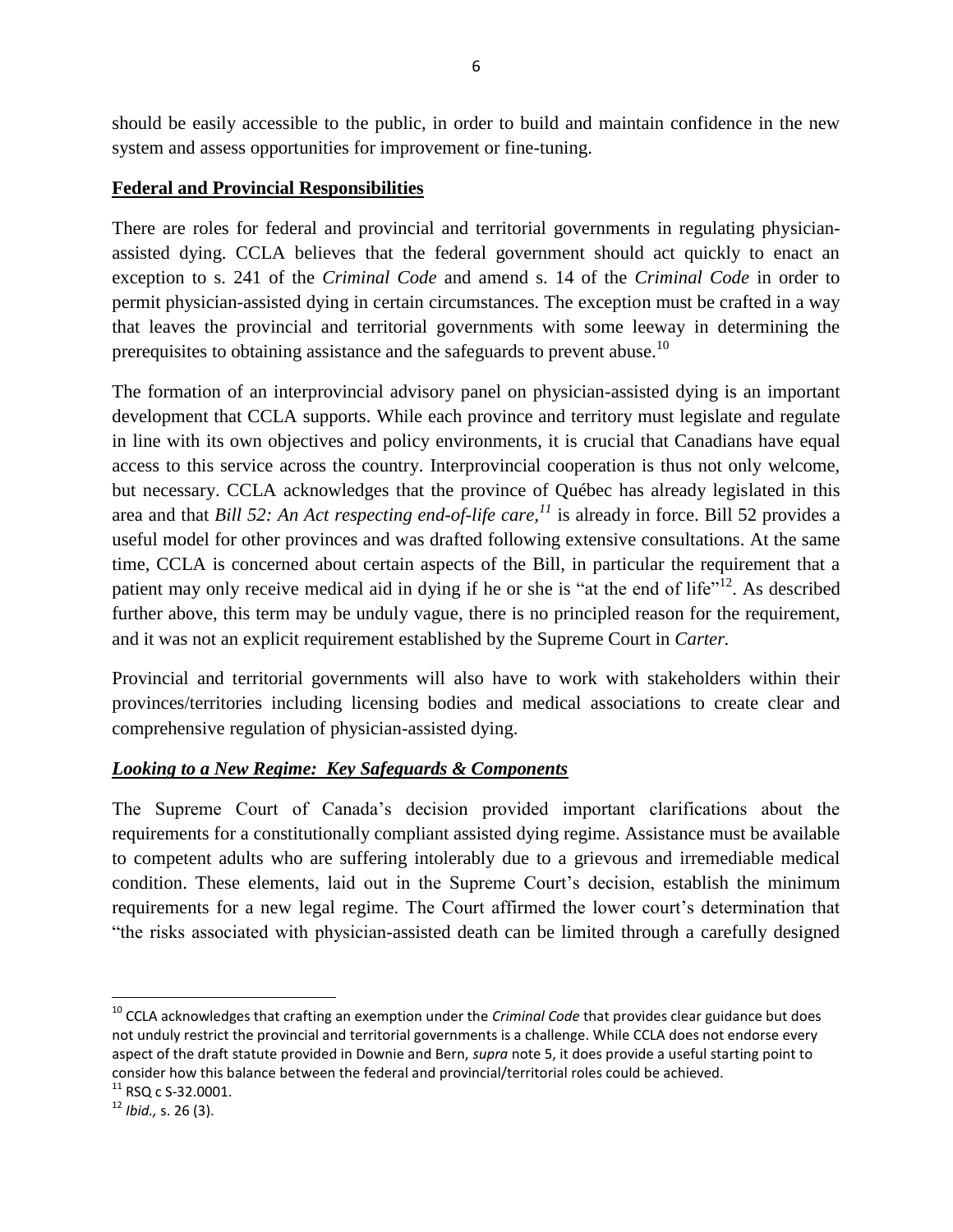and monitored system of safeguards."<sup>13</sup> It is CCLA's position that the section 7 right to life, liberty and security of the person, requires a system of safeguards that operate to ensure that those who choose assistance in dying make an informed decision that is taken freely. Safeguards however, should not be used as obstacles or deterrents to those who are competent, suffering with a grievous and irremediable condition.

A new legal regime around physician-assisted dying must address the following key considerations:

- a) **Informed Consent:** Both the common law and provincial statutes include laws regarding informed consent to medical treatment. The notion of informed consent suggests that patients are agreeing to a treatment proposed by a healthcare provider. With respect to assisted dying, it is anticipated that patients will be the ones making a request, highlighting the importance of autonomy in this particular treatment decision. However, it is equally important that patients have a full understanding of their underlying condition, their various treatment options, and opportunities for support. The nature of the information that will establish a truly informed decision could usefully be laid out in legislation or regulations.
- b) **Capacity:** Existing provincial law addresses questions of capacity to consent to treatment. Typically, there is a presumption of capacity and CCLA takes the position that this presumption should hold in the context of assisted dying. Where an objection, question or concern about capacity is raised by a health care provider or close friend or family member, a formal assessment of capacity should be required.
- c) **Request for assistance:** In the context of assisted dying, it is important to recognize that some individuals may have a limited ability to effectively voice their request or to sign a document attesting to it. The expression of an individual's wish to end their life should be clear and may be indicated in a manner that is appropriate to and commensurate with the individual's physical abilities. CCLA supports the use of witnesses when requests are made. However, excluding certain witnesses based on a close connection or the potential to benefit financially from the patient's death, while important to avoid conflicts of interest, could make it difficult for individuals to find willing witnesses. This should be addressed by healthcare institutions and providers.
- d) **Cooling off period:** A request for assistance in dying should be free of coercion and enduring. CCLA does not oppose requiring a brief waiting period between making a request and carrying out the act of assistance. The period should be long enough to allow for reflection, but not so long a painful illness becomes even more unbearable or serves to act as a deterrent or obstacle to obtaining assistance in dying. Any such period should be subject to exceptions where an individual's condition may be declining rapidly or where a patient has little time left. CCLA does not see the benefit

 $\overline{\phantom{a}}$ <sup>13</sup> *Carter, supra* note 1, para. 117.